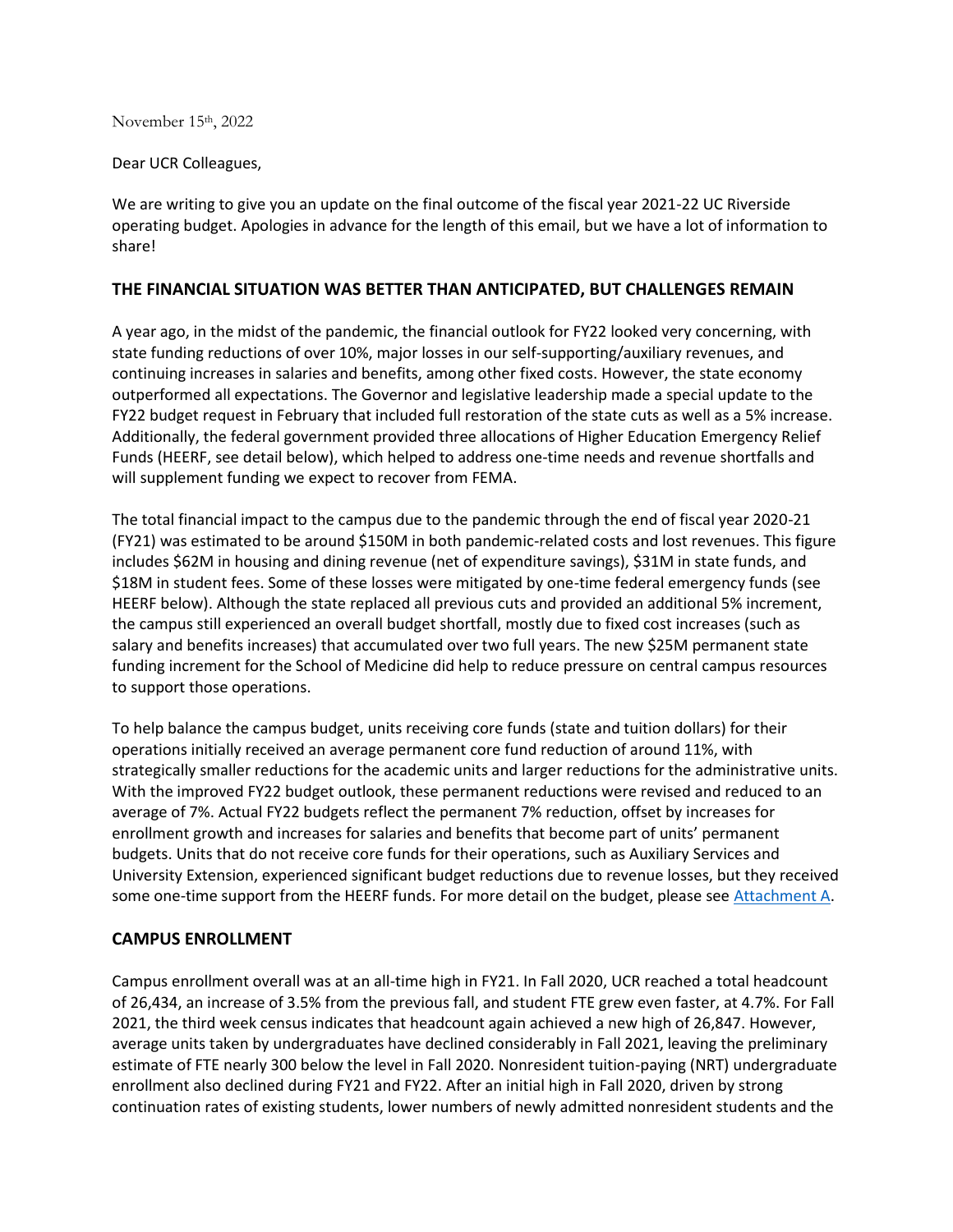combination of completions and attrition over the 2020—21 academic year led to an annualized decline of approximately 21 NRT-paying students versus the prior academic year. As of Fall 2021, enrollment of new first-time in college (FTIC) NRT students recovered to pre-pandemic levels, but new NRT transfer declined even further from the Fall 2020 headcount and the number of continuing NRT students has continued to edge downward. Early indications are that total undergraduate NRT-paying enrollment in FY22 could fall to the level last seen in FY19.

Enrollment growth is key to increasing revenue when there is no tuition increase to offset fixed cost increases. Tuition has increased only once in the last 8 years (only \$222 or just under 2%) due to a legislative requirement to allow the UC system to keep receiving state funding. The core budget comprises about two-thirds of UCR's total budget with 44% coming from state funds, 51% coming from resident tuition, and 5% coming from non- resident tuition. In past years, the state has provided an increase of about 3%. This year's 5% increase translates to a 2.2% increase on core funds, because the state funds make up only 44% of the core budget. At the same time the salary and benefits increases generally run about 3.5%. Enrollment growth helps to fill the 1.3% gap in funding between the state increase and the fixed cost increases, and the new cohort tuition increases starting in Fall 2022 will help offset this gap as well (more information on this program below).

## **REVENUES**

**Higher Education Emergency Relief Fund (HEERF) provides one-time funds.** Like other campuses across the country, UCR benefited from the federal Higher Education Emergency Relief Fund (HEERF), which provided multiple allocations of one-time funding totaling \$93.9M for campus needs and \$71.6M for student financial aid. Please see [Attachment B](https://provost.ucr.edu/document/fy22-budget-attachment-b) for a summary of the uses of these HEERF funds.

**Systemwide "rebenching" results in more funding for UCR.** UCOP distributes most state funding to campuses based on weighted enrollment, where health science students and PhD students are weighted more heavily than undergraduate and other graduate students. This means that each campus receives the same amount of state funding per weighted student but not per enrolled student. One outcome of this approach has been that campuses like UCR that serve large numbers of undergraduates, many of whom are under- represented, low-income, and/or first-generation students, receive less state funding per enrolled student, especially compared to other UC campuses that enroll more health science students. UCR senior leaders initiated discussions with UCOP and other campuses to update this funding distribution model (referred to as "rebenching"), and these efforts were successful. In FY22, UCOP is beginning a process to bring UCR (and other UC campuses in similar circumstances) up to at least 95% of the unweighted average student funding level of the entire UC system. This change will be implemented over three years, and has already increased UCR's permanent state funding by \$6.7 million for FY22. The Campus Finance Committee took this opportunity to approve an additional \$8M in permanent funding to Information Technology Solutions (ITS) to address critical staffing, security, and infrastructure needs. We expect similar strategic increases from this rebenching commitment in each of the next two years to focus on addressing other campus-wide needs.

**Tuition stability plan is approved by Regents.** In July 2021, the UC Board of Regents approved a cohortbased tuition for new undergraduates starting in Fall 2022. This will guarantee each entering student a fixed level of tuition for up to 6 years while pursuing their degree, with each subsequent cohort paying slightly more than the cohort before it. Annual adjustments between cohorts will be tied to inflation. Graduate student tuition will remain uniform (no cohorts) but also will be tied to inflation. This approach is intended to reduce the financial uncertainty faced by both students and campuses when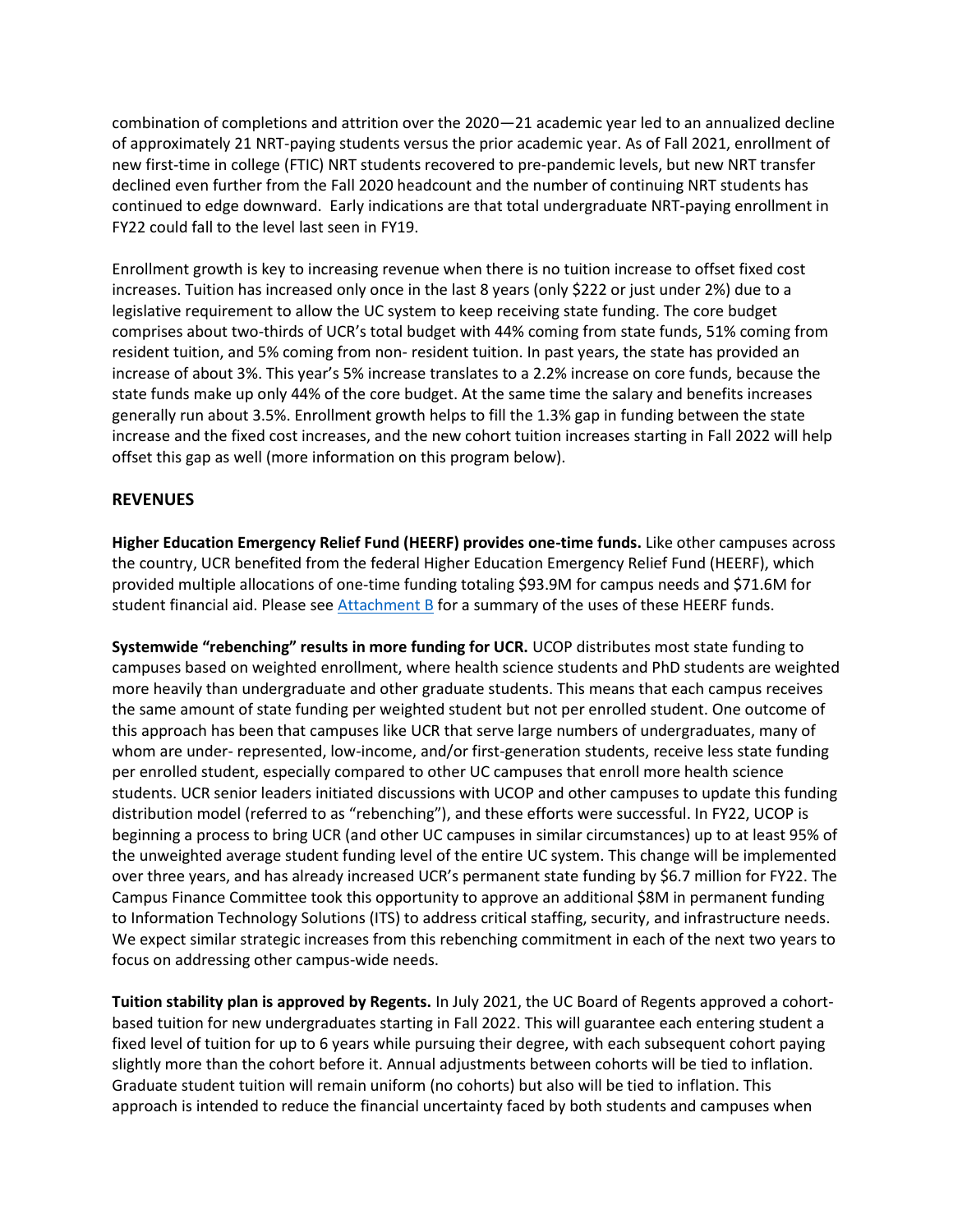planning over multiple years. Starting November 2021, Financial Planning & Analysis will produce initial estimates of the policy's impact on tuition revenue for the first five years of the plan and will reexamine these estimates annually.

**State-funded enrollment growth.** UCR currently enrolls over 1,000 more undergraduate California resident students than we receive funding for from the state. The FY22 state budget includes intent language for funding more than 6,000 additional California residents throughout the UC system beginning in FY23. UCR is eligible to receive some of this funding to cover these "over-enrollments" and possibly additional in-state students, as well.

## **EXPENSES**

**Operating budget allocations.** As usual, salary and benefits increases were the major expe core budget. UCR provided a 3% overall salary increase for all faculty, to include scale, off-scale, and above scale. We also provided the 3% "merit" increase, but based on UCOP direction this was allocated at a flat rate of 3% to all qualified individuals, and budgeted for an "equity" adjustment pool for our policy covered staff, as we cancelled this program last year due to the pandemic. UCR also covered all represented staff salary increases, and we covered significant increases for retirement and health care for all employees. Please see [Attachment C](https://provost.ucr.edu/document/fy22-budget-attachment-c) for a summary of the FY21 and FY22 Budget Allocations.

While the pandemic had significant negative financial impact on most of our auxiliary and selfsupporting programs, we are hopeful that a return to normal operations will allow all these programs to financially recover over the next few years. Our campus housing program welcomed over 8,000 students living in campus housing this fall. This is the largest number of students living on campus ever, thanks to the recent increases in housing beds (820 from Dundee residence hall and 1,506 from the North District apartments).

# **LOOKING AHEAD TO FY23**

The Campus Finance Committee will be undertaking an in-depth review of two central facets of the UCR budget model that determines allocations to the schools and colleges: 1) the original subvention determined in 2016 that forms the base of the allocation, and 2) the methodology for allocating tuition funds. This review will take into account growth since 2016 and relative costs of educating students in different disciplines.

Once adjustments have been made to these budgets, requests for funding within the schools and colleges should be made to the respective dean.

The CFC will oversee allocation of resources to units that serve the entire campus. Funding requests in these areas should be made to the appropriate vice chancellor, who will then take those requests to the CFC for consideration in the spring.

Finally, we wish to express our gratitude to all of you for weathering the budgetary storm precipitated by the pandemic. We continue to advocate vociferously at the UCOP and state levels for increased financial resources for UCR. In addition, the Campus Finance Committee and the Chancellor's leadership team have been discussing additional ways to raise our own revenues at the campus level (such as increasing summer session offerings and enrollment, growing master's programs, and recruiting out-ofstate students) to provide additional resources for the vital work that you do in support of our mission.